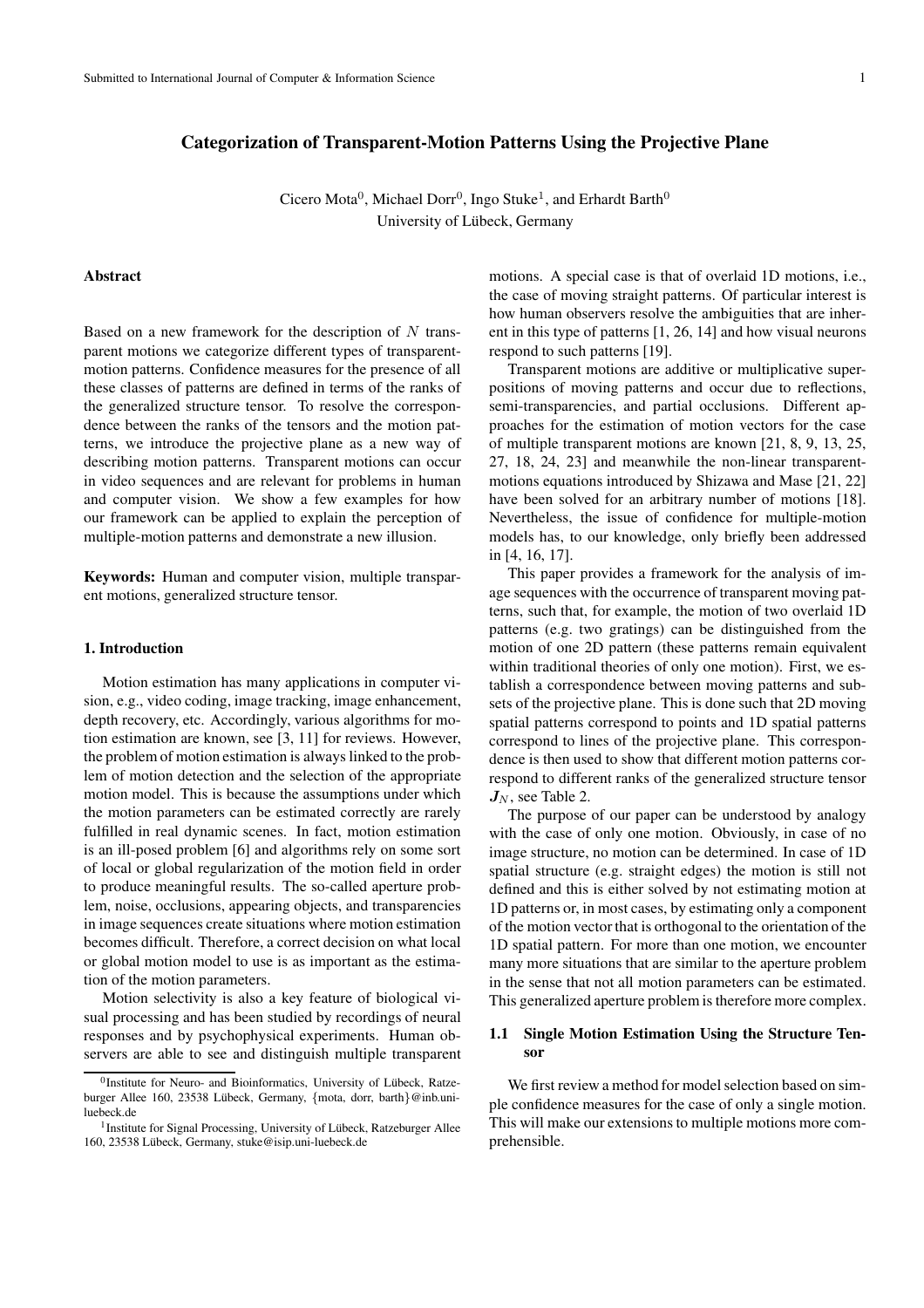The structure tensor method [7, 15] is a local approach for the estimation of motion vectors. This method relies on the assumption that the intensity or color of a point does not change when the point moves [12]. This assumption leads to the well known Constant Brightness Constraint Equation

$$
v_x f_x + v_y f_y + f_t = 0,\t\t(1)
$$

where  $f(x,t)$  represents the image sequence and  $v =$  $(v_x, v_y)^T$  the motion field. Eq. (1) does not fully constrain  $v$  at a given position  $x$  and therefore  $v$  is estimated under the assumption of being constant in a spatio-temporal region  $\Omega$ . This assumption is equivalent to the assumption that, for  $(x, t)$  in  $\Omega$ , the gradient of f lies in a plane whose normal is parallel to  $(v_x, v_y, 1)^T$ . Estimation is performed by looking for a unitary vector  $\boldsymbol{n} = (n_x, n_y, n_t)^T$  that best represents the normal of such a plane in a least square sense, i.e., a minimal point of the functional

$$
E_1(\boldsymbol{n}) = \int_{\Omega} [\nabla f \cdot \boldsymbol{n}]^2 d\Omega.
$$
 (2)

Such a vector  $n$  is given, up to a scaling factor, by an eigenvector associated to the smallest, and ideally zero, eigenvalue of the so-called structure tensor:

$$
\boldsymbol{J}_1 = \int_{\Omega} \begin{bmatrix} f_x^2 & f_x f_y & f_x f_t \\ f_x f_y & f_y^2 & f_y f_t \\ f_x f_t & f_y f_t & f_t^2 \end{bmatrix} d\Omega \tag{3}
$$

For  $d\Omega(x,t) = \omega(x,t) dxdt$ ,  $J_1$  can be simply computed as

$$
\boldsymbol{J}_1 = \boldsymbol{\omega} * \nabla f \otimes \nabla f = \boldsymbol{\omega} * (\nabla f \nabla f^T) \tag{4}
$$

Note that since  $E_1$  is homogeneous, both n and  $-n$  are minimal points of  $E_1$ . Actually,  $\lambda n$  minimizes  $E_1$  when the arguments of  $E_1$  are vectors with norm  $\lambda$ . Therefore, we can think of  $n$  as homogeneous coordinates for  $v$  and simply write

$$
\mathbf{v} = [v_x, v_y, 1]^T = [n_x, n_y, n_t]^T
$$
 (5)

It follows that the estimation of  $n$ , and therefore  $v$ , is reliable only if  $\text{rank } J_1$  is two. Therefore the goodness of fit for the estimator can be assessed based on the eigenvalues of  $J_1$ . Note however that even for the ideal case, rank  $J_1 = 2$ , the vector *n* does represent motion only if  $n_t \neq 0$ .

An interesting property of the structure tensor is that, besides allowing for motion estimation, it encodes a local description of the image sequence  $f(x,t)$ . Under constant motion  $v$ , the sequence  $f$  can be described by

$$
f(\boldsymbol{x},t) = g(\boldsymbol{x} - t\boldsymbol{v})\tag{6}
$$

within  $\Omega$ . Therefore, a rank  $J_1 = 0$  corresponds to the motion of regions with constant intensity  $( \circ )$  and any motion vector is admissible in this region; rank  $J_1 = 1$  corresponds to the motion of a straight pattern (|), in this case admissible motion vectors are constrained by a line; other moving patterns ( $\bullet$ ) correspond to the rank  $J_1 = 2$ ; and non-coherent motion like noise, popping up objects, etc. correspond to rank  $J_1 = 3$ . Table 1 summarizes these correspondences.

| Moving Patterns | rank $J_1$            |
|-----------------|-----------------------|
| ∩               | 0                     |
|                 |                       |
|                 | $\mathcal{D}_{\cdot}$ |
| others          |                       |

**Table 1. Different moving patterns and the ranks of the structure tensor: (**◦**) constant intensity pattern; (**|**) 1D pattern; (**•**) 2D patterns.**

### **2. The Generalized Structure Tensor**

Our approach is based on the framework for estimating multiple motions as introduced in [18] that we will briefly summarize here. An image sequence consisting of two transparent layers is modeled as

$$
f(\boldsymbol{x},t) = g_1(\boldsymbol{x}-t\boldsymbol{u}) + g_2(\boldsymbol{x}-t\boldsymbol{v}), \tag{7}
$$

where  $u = (u_x, u_y)$  and  $v = (v_x, v_y)$  are the velocities of the respective layers. In homogeneous coordinates, the basic constraint equation is

$$
c_{xx}f_{xx} + c_{xy}f_{xy} + c_{yy}f_{yy} + c_{xt}f_{xt} + c_{yt}f_{yt} + c_{tt}f_{tt} = 0, (8)
$$

where  $\mathbf{c} = (c_{ij})^T$  is given by

$$
c_{ij} = \begin{cases} u_j v_j \text{ if } i = j \\ u_i v_j + u_j v_i \text{ otherwise.} \end{cases}
$$
 (9)

with  $u_t = v_t = 1$ . As in the single motion case, Eq. (8) implies that the Hessian of  $f$  lies in a hyperplane of a sixdimensional space (the space of  $3 \times 3$  symmetric matrices) whose normal is the symmetric matrix  $C$  with entries  $c_{ij}$  if  $i = j$  and  $c_{ij}/2$  if  $i \neq j$ . Proceeding in a way similar to the single motion case,  $c$  is estimated as the eigenvector  $s$  related to the smallest eigenvalue of the tensor

$$
\boldsymbol{J}_2 = \int_{\Omega} \begin{bmatrix} f_{xx}^2 & f_{xx}f_{xy} & \cdots & f_{xx}f_{tt} \\ f_{xx}f_{xy} & f_{xy}^2 & \cdots & f_{xy}f_{tt} \\ \vdots & \vdots & & \vdots \\ f_{xx}f_{tt} & f_{xy}f_{tt} & \cdots & f_{tt}^2 \end{bmatrix} d\Omega.
$$
 (10)

or in short notation

$$
\mathbf{J}_2 = \omega \ast \mathrm{d}^2 f \otimes \mathrm{d}^2 f = \omega \ast \left( \mathrm{d}^2 f \, \mathrm{d}^2 f^T \right),\tag{11}
$$

where  $d^2f = (f_{xx}, f_{xy}, f_{yy}, f_{xt}, f_{yt}, f_{tt})^T$ . Therefore a reliable estimation of c is possible only if rank  $J_2 = 5$ . Note however that s represents the motion vectors of a transparent image sequence only if its last coordinate is different from zero. This condition is necessary but not sufficient. A sufficient condition for s to represent transparent motion is given in Appendix A.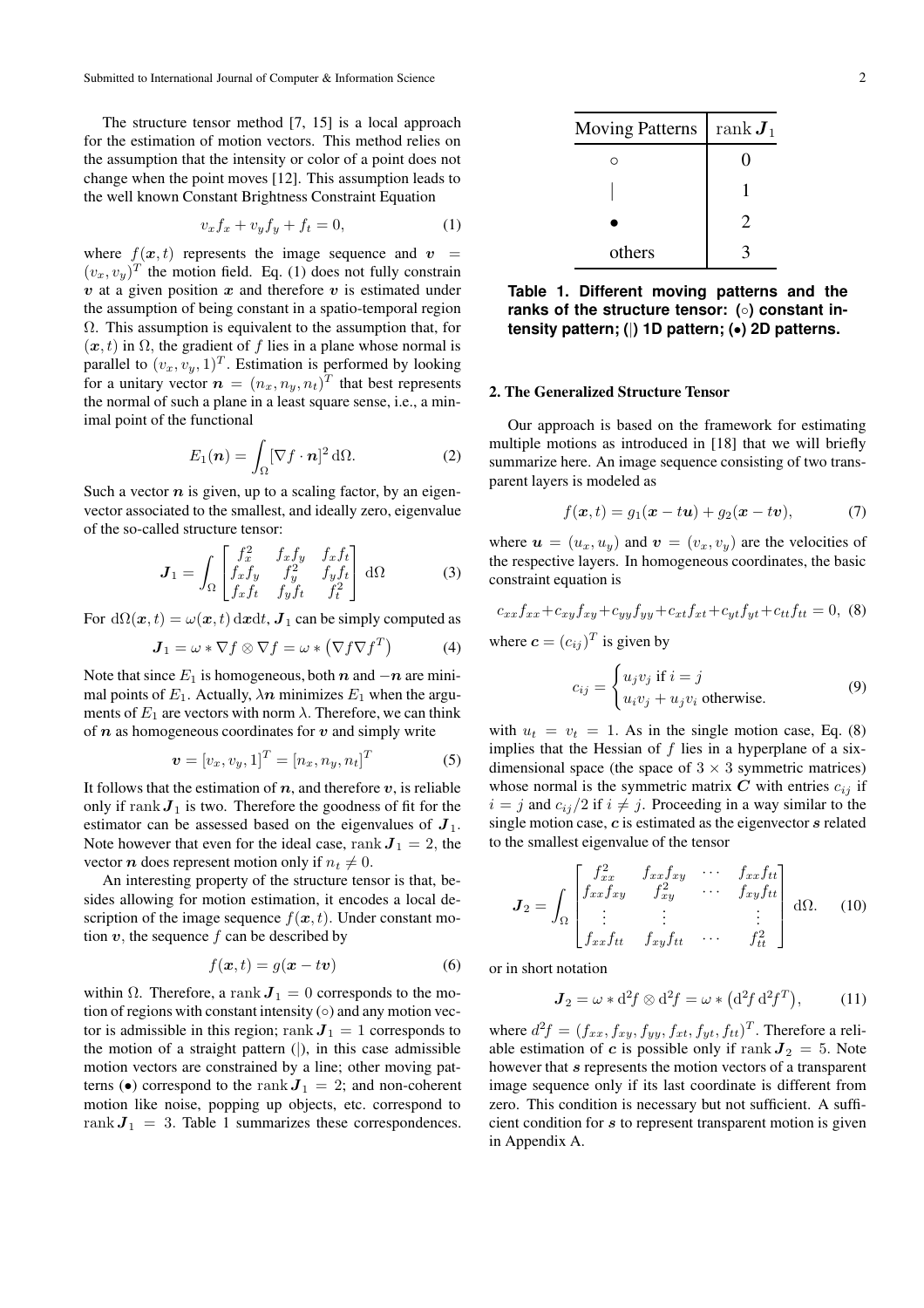| <b>Moving Pattern</b>           | Projective Representation | rank $J_1$     | $\mathrm{rank}\,\bm{J}_2$ | rank $\bm{J}_3$ |
|---------------------------------|---------------------------|----------------|---------------------------|-----------------|
| $\circ$                         | the empty set             | 0              | 0                         |                 |
|                                 | a point                   | 1              | 1                         |                 |
| $ + $                           | 2 points                  | $\overline{2}$ | $\overline{2}$            | $\overline{2}$  |
| $ + + $                         | 3 points                  | 3              | 3                         | 3               |
|                                 | a line                    | $\overline{2}$ | 3                         | $\overline{4}$  |
| $\bullet$ + $\vert$             | a line $+$ a point        | 3              | 4                         | 5               |
| $\bullet +   +  $               | a line $+2$ points        | 3              | 5                         | 6               |
| $\bullet + \bullet$             | 2 lines                   | 3              | 5                         |                 |
| $\bullet$ + $\bullet$ + $\vert$ | $2$ lines + a point       | 3              | 6                         | 8               |
| $\bullet + \bullet + \bullet$   | 3 lines                   | 3              | 6                         | 9               |
| others                          | others                    | 3              | 6                         | 10              |

**Table 2. Different motion patterns (first column) and the ranks of the generalized structure tensors for 1, 2, and 3 motions (table rows). This table summarizes our results by showing the correspondence** between the different motion patterns and the tensor ranks that can, in turn, be used to estimate the **confidence** for a particular pattern, i.e., a proper motion model. Note that the rank of  $J_N$  induces a **natural order of complexity for patterns consisting of** N **additive layers.**

The approach described above for two motions can be extended to estimate the motion fields of an additive superposition  $f(x,t)$  of N transparent image layers  $g_1, \ldots, g_N$  moving with constant but different velocities  $v_1, \ldots, v_N$ .

It is known [18] that  $f$  and the velocities are constrained by  $\overline{M}$ 

$$
\sum_{j=1}^{M} c_{I_j} f_{I_j} = 0 \tag{12}
$$

where  $f_{I_j}$ ,  $j = 1, ..., M = \frac{1}{2}(N + 1)(N + 2)$  are the independent Nth-order partial derivatives of the image sequence f, i.e.,  $I_j = (i_{j_1}, \ldots, i_{j_N})$  is an ordered sequence with components in  $\{x, y, t\}$  and  $f_{I_j}$  is the Nth-order partial derivative of f with respect to the components of  $I_i$ . The mixed motion parameters  $c_I$  are the symmetric function of the coordinates of  $V_n = v_n + e_t$ , for  $n = 1, ..., N$ , and  $e_t$  is the time axis. The generalized structure tensor for  $N$  motions is defined

by

$$
\boldsymbol{J}_{N} = \int_{\Omega} \begin{bmatrix} f_{I_1}^2 & f_{I_1} f_{I_2} & \cdots & f_{I_1} f_{I_M} \\ f_{I_1} f_{I_2} & f_{I_2}^2 & \cdots & f_{I_2} f_{I_M} \\ \vdots & \vdots & & \vdots \\ f_{I_1} f_{I_M} & f_{I_2} f_{I_M} & \cdots & f_{I_M}^2 \end{bmatrix} d\Omega \quad (13)
$$

and can be written in short notation as

$$
J_N = \omega * d^N f \otimes d^N f = \omega * (d^N f d^N f^T), \qquad (14)
$$

where  $d^N f = (f_{I_1}, f_{I_2}, \dots, f_{I_M})^T$ . In this case, the vector  $\boldsymbol{c}_N = (c_{I_1}, c_{I_2}, \dots, c_{I_M})^T$  is a null eigenvector of  $\boldsymbol{J}_N$  and, in practice, estimated as the eigenvector  $s_N$  associated to the smallest eigenvalue of  $J<sub>N</sub>$ . The velocities are recovered from  $s_N$  by the method described in [18], which is analytical for up to four motion layers. Obviously, the mixed-motion parameters  $c_N$  can be computed only if the null eigenvalue is non-degenerated. In what follows, we will show which transparent moving patterns correspond to other values of the rank of  $J<sub>N</sub>$ . As mentioned for two motions, the zero eigenvalue is not a sufficient condition for  $s_N$  to actually represent transparent motions. Cases where this does not happen will be ignored in the following but discussed in the Appendix B.

In analogy to single motions, we will now analyze *generalized aperture problems* as defined by the degree of degeneracy of the eigenvalues of  $J_N$  and reflected in the ranks of  $J_N$ , see Table 2.

The problem of motion estimation has often been studied in the Fourier domain and it is known that additive transparent moving patterns correspond to the additive superposition of Dirac planes through the origin. In the Fourier domain, Eq. (8, 12) correspond to homogeneous polynomials. The study of homogeneous equations is greatly simplified by the use of the projective plane. Therefore, we introduce a projective transform of f below.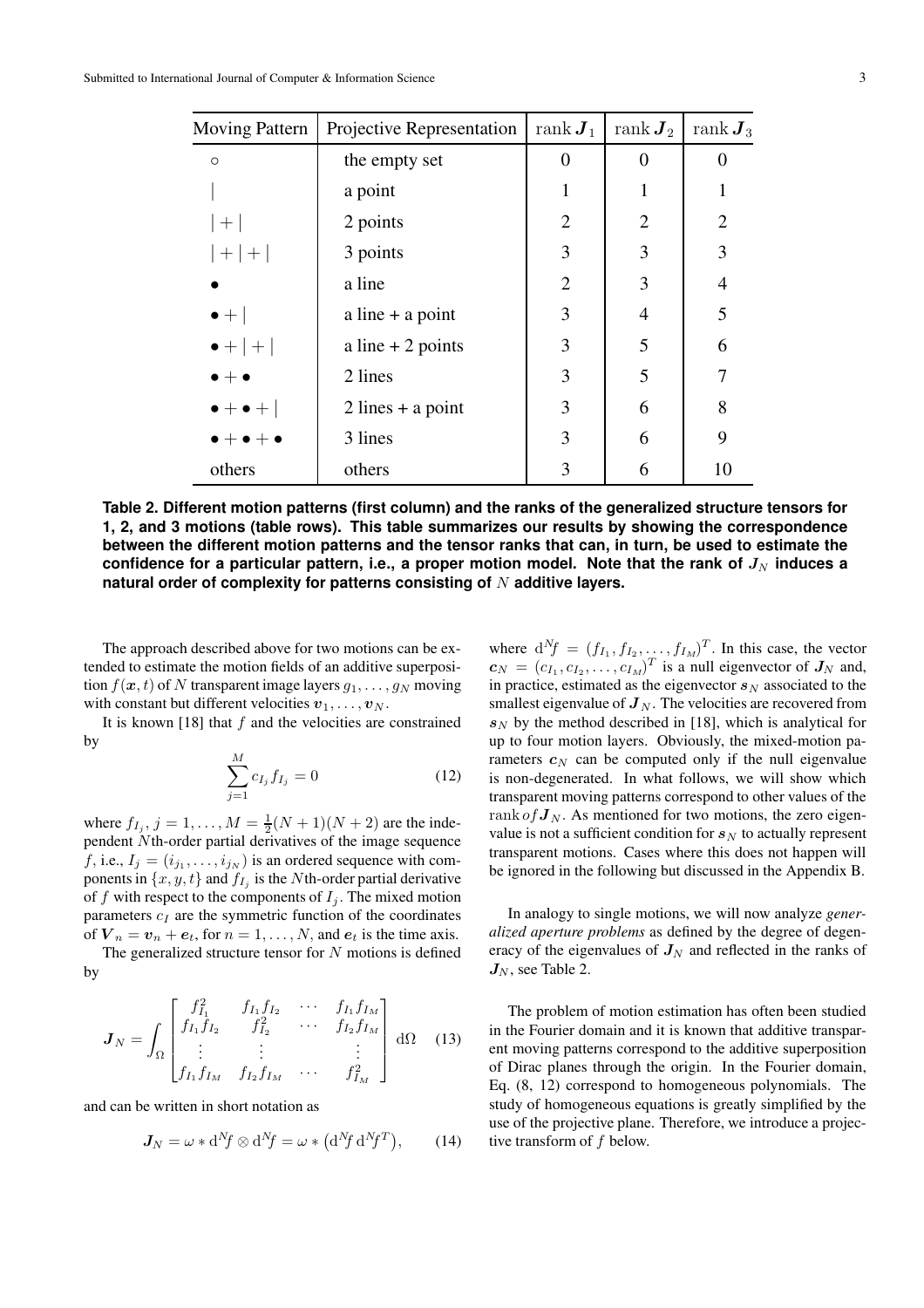

**Figure 1. If two gratings of different orientations - as shown in (a) and (b) - are moved in the directions shown in (c), the plaid pattern shown in (d) is seen as moving in the direction indicated in (f) which corresponds to the only coherent velocity that is defined by the intersection of the projective lines as shown in (e).**

# **3. Representation of Multiple Motions in the Projective Plane**

Let F be the Fourier transform of f and  $\boldsymbol{\xi} = (\xi_x, \xi_y, \xi_t)^T$ the Fourier variable, we define a *projective transform* of f by

$$
\mathcal{P}_f[\xi_x, \xi_y, \xi_t] = \frac{1}{\rho} \int_{-\infty}^{+\infty} |F(s\xi_x, s\xi_y, s\xi_t)| \, \mathrm{d}s,\qquad(15)
$$

where  $\rho = (\xi_x^2 + \xi_y^2 + \xi_t^2)^{\frac{1}{2}}$ . Note that the right-hand side of the above equation does not depend on the length of  $\xi$ . Since planes and lines of an Euclidean space correspond to lines and points of the projective plane (see Appendix B), this transform allows us to think of the motion layers of  $f(x, t)$  as points and lines of the projective plane. Besides the reduction of dimension, the projective plane establishes a natural duality between lines and points that is not present in Euclidean geometry. This is because a (projective) line  $\ell$  is exactly described by an equation of the form

$$
ax + by + cz = 0.\t(16)
$$

Thus any line  $\ell$  corresponds to a *dual* point [a, b, c] and viceversa.

To illustrate the usefulness of the framework, we show how to geometrically determine the velocity of a given 2D moving pattern: the moving pattern is mapped to a plane in the Fourier domain, from where it is further projected to the projective plane where it is a Dirac line. Finally, the velocity is found by applying the duality, here denoted with  $D$ , to the Dirac line. The process is schematically shown below:

moving 2D pattern 
$$
\circ \xrightarrow{\mathcal{F}}
$$
 plane  $\circ \xrightarrow{\mathcal{P}}$  line  $\circ \xrightarrow{\mathcal{D}}$  velocity.

In the case of a moving 1D-pattern  $g(x) = \tilde{g}(a \cdot x)$ , e.g. a spatial grating, the Fourier transform reduces to a line, and its projective transform to a point. The duality operation will determine the set of admissible velocities for the grating which is a line in the projective plane:

moving 1D pattern 
$$
\circ \xrightarrow{\mathcal{F}}
$$
 line  $\circ \xrightarrow{\mathcal{P}}$  point  $\circ \xrightarrow{\mathcal{D}}$  line of admissible velocities.

As another example, we show how to determine the *coherent motion* of superimposed gratings (plaids) [1, 19]: the set of admissible velocities for each layer is a line, the intersection of these two lines is the only admissible velocity for both layers, that is, the coherent velocity for the plaid. Further examples will be given in Section 4.

We summarize the main points below (for further details see Appendix B):

- The projective transform of transparent motions is the superposition of Dirac lines in the projective plane (in case of moving 2D patterns).
- The dual point to each Dirac line in the projective plane is the velocity of the respective layer.
- A moving 1D pattern corresponds to a Dirac point in the projective plane. In this case any admissible velocity for the grating is a point on the line that is dual to the Dirac point in the projective plane.
- Dirac lines intersect at an ideal point if and only if the corresponding patterns move in the same direction (with different speeds).
- The ideal line corresponds to a static pattern.

The projective transform and its properties establish a oneto-one correspondence between different motion patterns and subsets of the projective plane (points and lines). Furthermore, these distinct configurations in the projective plane are in a one-to-one correspondence to the rank of  $J_N$ . Table 2 summarizes these correspondences and details of how these correspondences have been established are given in the Appendix A. Further benefits of the projective-plane representation of motion will become evident in the next section.

#### **4. Applications to Some Perceptual Phenomena**

For the case of only one motion, the aperture problem has a high significance for the visual perception of motion. As argued before, the motion of a 1D pattern is ambiguous from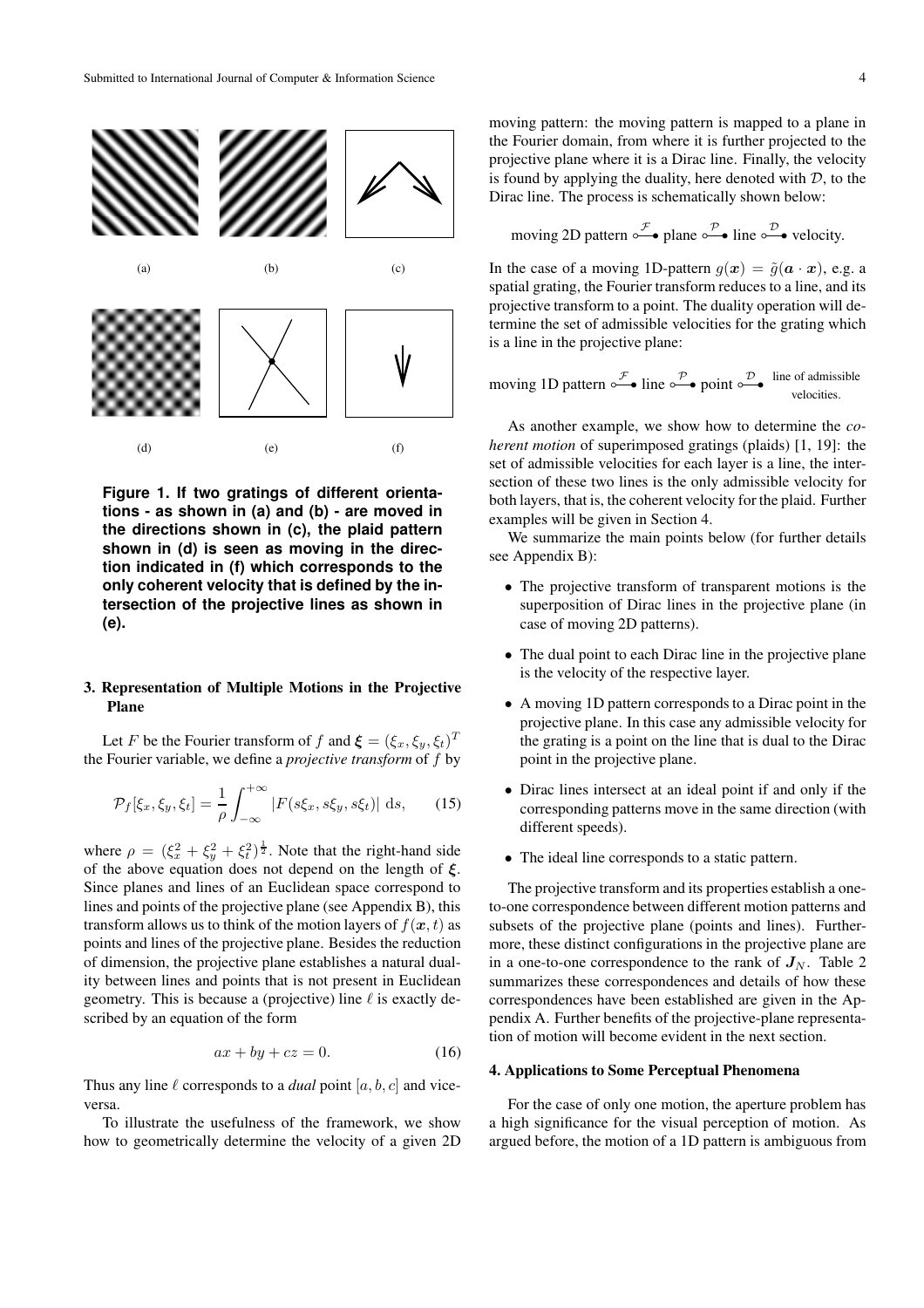

**Figure 2. Coherent motion of three superimposed gratings. To the superposition of two gratings (a) a third grating shown in (b) is added. The physical motions of the three gratings are as shown in (c) and the lines of admissible velocities for each grating in (e). The percept is that of a coherent pattern as shown in (d) moving in the direction indicated by the arrow in (f). The coherent percept of one motion corresponds to the intersection of the lines in only one point.**

a theoretical point of view, and so are the perceptsin the sense that they depend on the motion of the so-called terminators, i.e. the ends of the 1D patterns.

Similar effects appear with superimposed gratings that can induce motion percepts that are different from the directions orthogonal to the individual gratings. For example, two gratings, one moving down and to the left, the other one moving down and to the right, are perceived as a single pattern moving downwards under most experimental conditions - see Fig. 2. On the other hand, three moving gratings can give rise to three mutually exclusive percepts [1].

We are now going to explain these phenomena using our theoretical framework presented above. We will also show that our framework predicts an illusion for the superposition of a grating with a random dot field and then give some experimental data for this illusion.

Finally, we will also give some data for the discrimination of multiple motions. We will show that it is, in principle, possible to distinguish between 2, 3, and 4 overlaid motions. It seems that the limiting factor is not the number of motions but rather the angular separation of motion vectors, which is, in turn, related to the rank of  $J_n$ . Preliminary results have



**Figure 3. Incoherent motion of three superimposed gratings. The sub-figures are according to those in Fig. 2. However, the directions of motions are now changed such that the lines of motion in the projective plane do not intersect in a single point (e). This makes the motions undefined and causes the percept to change dramatically such that a coherent motion is not perceived. Observers can see either of the single motions indicated in (f) (the other two motions are seen either individually or grouped to a plaid motion).**

been presented in [10].

### **4.1 Two 1D Transparent Moving Gratings**

In the projective plane, two moving gratings correspond to the {line, line} case - see Table 2. According to the theory, the perceived motion should correspond to the intersection point  $U$  of the two lines and indeed it does - see Fig. 1.

## **4.2 Three 1D Transparent Moving Gratings**

In the case of three moving gratings, a percept of one coherent pattern only arises when all three lines intersect in the same point. This is, for example, the case for the configuration shown in Fig. 2. On the other hand, a configuration as shown in Fig. 3 has no unique percept: human observers see the three 1D patterns as moving individually or see combinations of one 1D pattern and a 2D plaid pattern.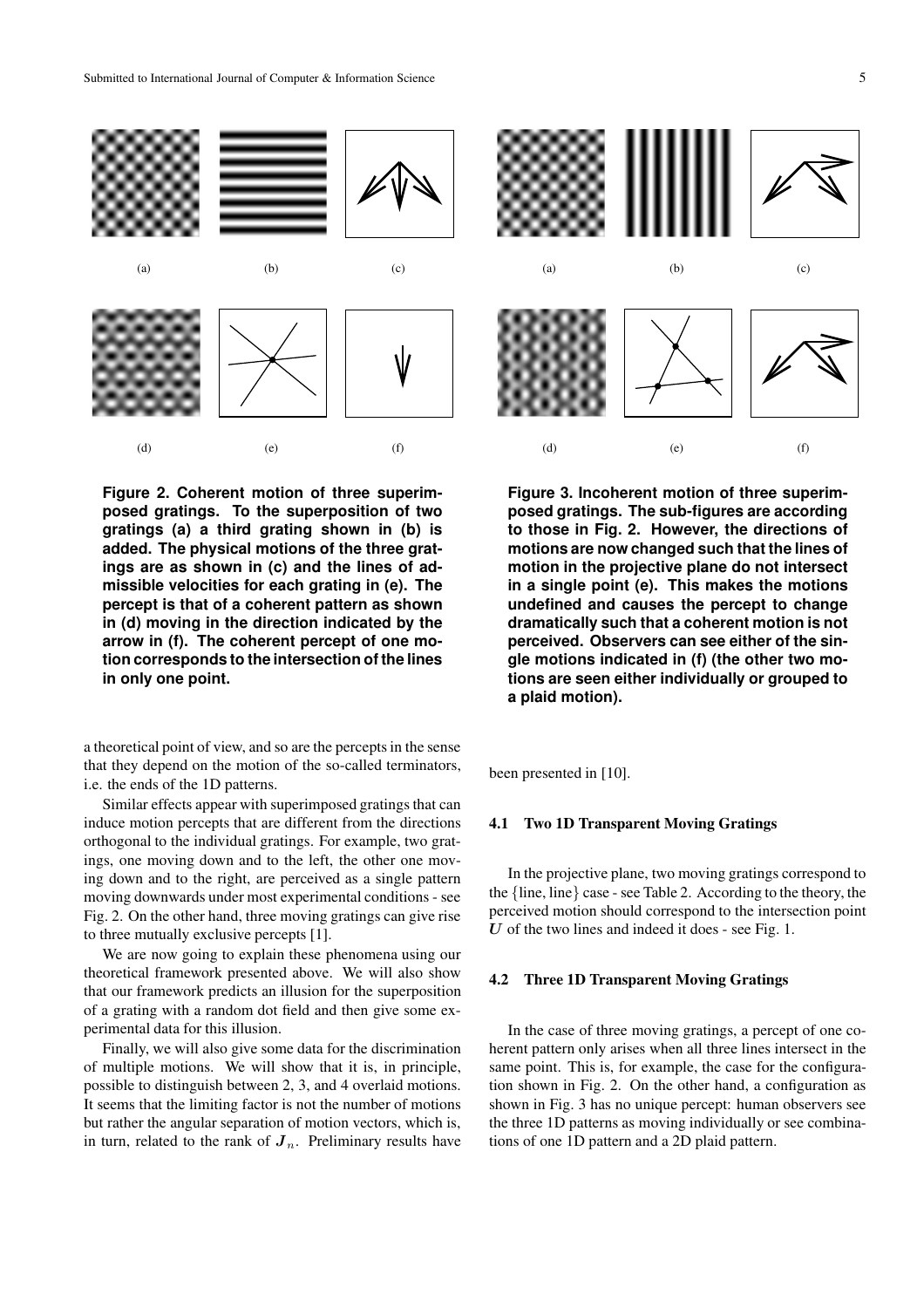

# **Figure 4. Stimulus generation for the 2D-over-1D entrainment (a). Admissible velocities for the grating (line) and for the 2D stimulus (point) are perceived as single motion (c).**

# **4.3 Entrainment Effect for 2D Patterns Over 1D Patterns**

A spatial field of dots superimposed on a grating (Fig. 4) corresponds to the {line, point} case. If the point falls on the line, the grating should seem to move in coherence with the random dots. To test this hypothesis, we generated sinusoidal gratings of frequency  $\xi = 1/8$ , orientation  $\psi = k\pi/4$ ,  $k =$ 1, .., 8, and viewing angle size  $10^{\circ} \times 10^{\circ}$ . These were translated perpendicular to their orientation ( $\phi_q = \psi \pm \pi/2$ ) with a velocity of  $v_g = 1.6^{\circ}/s$ . Mean brightness of the screen was  $10 \, \text{cd/m}^2$ . Then, a 2D dot pattern with same brightness distribution was overlaid to the grating and translated with direction  $\phi_r = \phi_g \pm \pi/4$  and velocity  $v_r = v_g/\sqrt{2}$ , so that one component of the motion vector always coincided in the grating and the moving dot pattern. 15 of these stimuli were presented to 7 human subjects for 1.6 seconds. After presentation of each stimulus, subjects had to rotate an arrow to indicate the direction of the grating they had perceived. The deviation of subjects' responses from the true direction of the grating is given in Fig. 7(a). If the dot pattern had exerted no influence on the percept for the grating at all, a single peak at 0° could be expected. Analogously, a single peak at 45° would indicate that subjects always perceived a single coherent pattern. Note that the small peak at 135◦ actually depicts cases of 45◦ deviation since it can be attributed to the induced motion phenomenon (the same effect that makes us see the



**Figure 5. Example of a 1/f noise stimulus**

platform moving while sitting in a moving train).

# **4.4 Entrainment Effect and the Barberpole Illusion**

The shape of an aperture through which a grating is seen can strongly influence motion perception. This phenomenon is called the barberpole illusion. For example, the straight lines in Fig. 6 seem to change their direction along their path behind the aperture [26]: the bar moves as indicated by the arrows and the perceived motion is indicated by the dashed line.

To show that the entrainment effect is able to override the barberpole illusion, we designed the stimuli illustrated in Fig. 6. We masked the moving grating by an aperture perpendicular to the orientation of the grating. This should strengthen the percept of motion in a direction orthogonal to the grating. As an additional modification, only the terminators of the grating were overlaid with a random dot field that moved in one coherent direction. Because this led to the rise of new terminators at the boundary of the coherent random dot field, the remaining middle of the stimulus was overlaid with a white-noise pattern, which had the same density and brightness as the coherent noise pattern. Nevertheless, the entrainment effect seen in Fig. 7(b) is still qualitatively similar to that in Fig. 7(a) which shows that the effect dominates over the influence of the aperture.

# **4.5 Discrimination of Multiple Transparent Motions**

The perception of multiple overlaid motions has also been investigated by counting the number of layers that a person can discriminate and it has been argued that it is impossible to discriminate more than two transparent motions [20]. To analyze the nature of this apparent bottleneck we performed the following experiments.

Stimuli consisted of 253 ms long,  $10^{\circ} \times 10^{\circ}$  sized image sequences made of either 2, 3, or 4 translated 1/f-noise pat-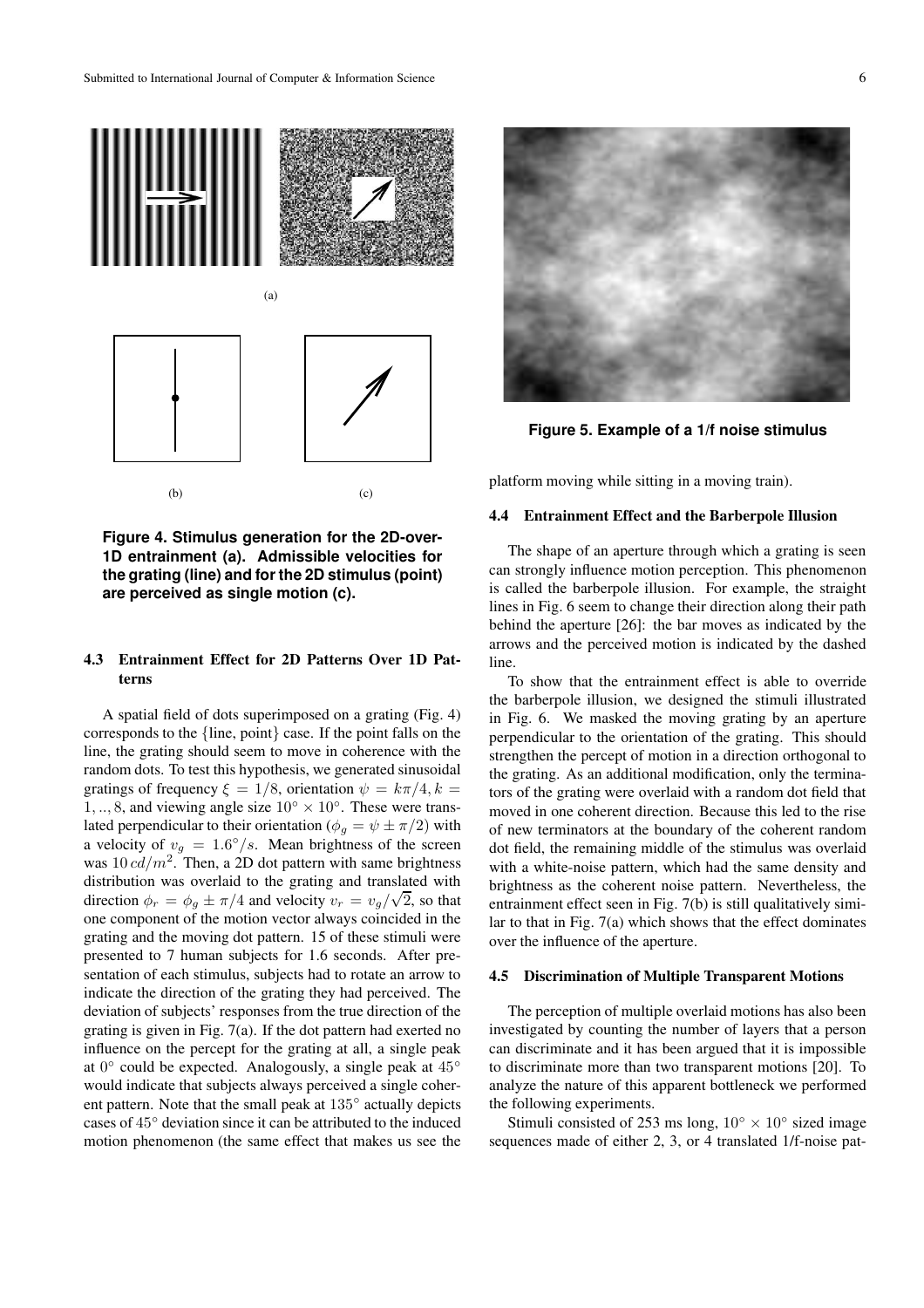

**Figure 6. Barberpole illusion (a). Stimulus with aperture orientation perpendicular to that of the 1D grating, random noise in the center, and a random dot field moving coherently in the horizontal plane (b).**

terns that were overlaid. 1/f-noise images are characterized by an hyperbolically-shaped spectrum, e.g. a high proportion of low-frequency content and few high-frequency components. This property has been chosen to resemble statistical properties of natural images [2]. For an example, see Fig. 5. Note that when several of these images are overlaid, this characteristic is preserved; therefore, one cannot detect the number of overlaid motions from still images alone. These patterns were translated with  $12°/s$ . The directional separation of the motion vectors was  $15, 30, ..., 180^\circ$  respectively. Subjects then had to indicate, in a 5 alternatives forced choice paradigm, whether they had perceived 1, 2, 3, 4, or 5 motions. In addition to the experiments described above, we performed an additional set of experiments that differed only by the fact that we used random dot patterns instead of the  $1/f$  patterns.

Results can be seen in Fig. 8 and 9. Note that overall the discriminability increases with the angular separation of the motions. Also note, however, that the difficulty of the discrimination task increases with the number of motions. Nevertheless, three motions can be well discriminated with sufficient angular separation. We therefore suggest that the angular separation is the main limiting factor, which is, of course, in turn limited by the number of motions. As shown in Fig. 10, this effect can be predicted qualitatively in terms of confidence measures based on the generalized structure tensor. The confidence measure is obtained as the inverse slope of the line fitted to the distribution of the logarithm of the  $M-1$  largest eigenvalues of the generalized structure tensor. The inverse slope values are shown normalized to the range [0, 1]. Similar results would be obtained for the  $1/f$  patterns.

### **5. Discussion**

We have presented a method for categorizing transparentmotion patterns in terms of the ranks of the generalized structure tensors. Based on our results, the confidence for a particular pattern can be evaluated computationally by either determining the rank  $J_N$  or by using the minors of the structure tensors [18]. For example, we can discriminate the case of two superimposed 1D patterns (moving plaid) and a 2D pattern moving in the direction of the coherent motion of the plaid pattern.

Our results can be seen as an extension of the concept of *intrinsic dimension* [28, 5]. In the current framework, the intrinsic dimension corresponds to the rank of  $J_1$ . As shown in Table 2, by introducing the generalized structure tensor, we can further differentiate the signal classes of a given (integer) intrinsic dimension. In some sense, we thereby define fractional intrinsic dimensions.

Although motion estimation is a key component of many computer-vision and image processing systems, the motion models are often too simple and fail with realistic data. Our results provide (i) new meansfor increasing the complexity of the motion models and (ii) measures for determining the confidence for a particular model. We should note that the framework can be applied to make explicit the correspondence between the ranks of  $J_N$ , for a value of N larger than 3, and the different moving patterns.

The theory presented in this work provides a conceptual understanding of the difficulties in the estimation of multiple transparent motions, which are due to the generalized aperture problem. We have used the projective transform to establish a correspondence between the rank of the generalized structure tensor and different transparent moving patterns. Note, however, that the generalized structure tensor is derived by integration of the derivatives of the image sequence in a local neighborhood and as such can be used for the estimation of transparent motion in that neighborhood, including situations were the motion vectors may vary over space. For the estimation of  $N$  transparent motions,  $N$ th-order partial derivatives are involved. The ubiquitous presence of noise can be compensated by prefiltering the sequences with proper kernels, see [18]. Such prefiltering is equivalent to the use of more general filters instead of the derivatives and can thus break the unfavorable relationship between the order of differentiation and the sensitivity to noise.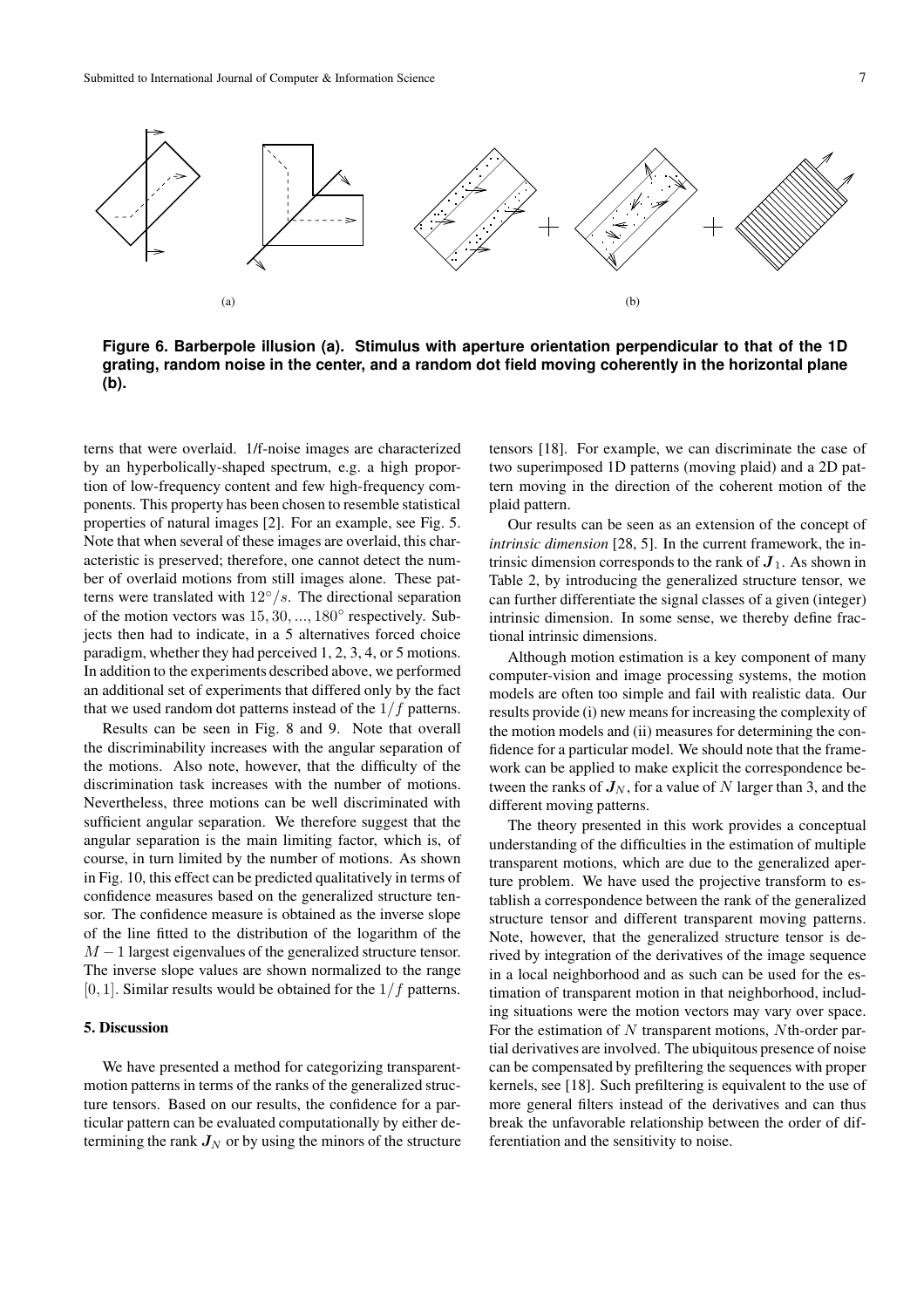

Figure 7. Data illustrating the entrainment effect of a 2D pattern over a 1D grating. No aperture (a). **Aperture orientation perpendicular to that of the 1D grating (b).**

Finally, we have also shown how our results can be used to explain some phenomena in biological vision. In particular, the concept of the projective plane proved useful for describing and visualizing different visual percepts. Furthermore, we demonstrated new illusionary percepts that are in accordance with the ambiguities that one would expect from the theory.

### **6. Acknowledgment**

Work is supported by the *Deutsche Forschungsgemeinschaft* under Ba 1176/7-2.

#### **7. References**

- [1] E. H. Adelson and J. A. Movshon. Phenomenal coherence of moving visual patterns. *Nature*, 300(5892):523–5, 1982.
- [2] R. M. Balboa and N. M. Grzywacz. Power spectra and distribution of contrasts of natural images from different habitats. *Vision Research*, 43(24):2527–37, 2003.
- [3] J. L. Barron, D. J. Fleet, and S. S. Beauchemin. Performance of optical flow techniques. *International Journal of Computer Vision*, 12(1):43–77, 1994.
- [4] E. Barth, M. Dorr, I. Stuke, and C. Mota. Theory and some data for up to four transparent motions. *Perception*, 30 (Supplement):36, 2001.
- [5] E. Barth and A. B. Watson. A geometric framework for nonlinear visual coding. *Optics Express*, 7:155–85, 2000. http://www.opticsexpress.org/oearchive/source/23045.htm.
- [6] M. A. Bertero, T. Poggio, and V. Torre. Ill-posed problems in early vision. *Proceedings of IEEE*, 76(8):869– 89, 1988.
- [7] J. Bigün, G. H. Granlund, and J. Wiklund. Multidimensional orientation estimation with application to texture analysis and optical flow. *IEEE Trans. Pattern Analysis and Machine Intelligence*, 13(8):775–90, 1991.
- [8] M. J. Black and P. Anandan. The robust estimation of multiple motions: parametric and piecewise-smooth flow fields. *Computer Vision and Image Understanding*, 63(1):75–104,Jan. 1996.
- [9] T. Darrell and E. Simoncelli. Nulling filters and the separation of transparent motions. In *IEEE Conf. Computer Vision and Pattern Recognition*, pages 738–9, New York, June 14–17, 1993. IEEE Computer Press.
- [10] M. Dorr, I. Stuke, C. Mota, and E. Barth. Mathematical and perceptual analysis of multiple motions. In H. H. Bülthoff, K. R. Gegenfurtner, H. A. Mallot, and R. Ulrich, editors, *TWK 2001: Beiträge zur 4. Tubing ¨ er Wahrnehmungskonferenz*, page 173. Knirsch Verlag, Kirchentellinsfurt, Germany, 2001.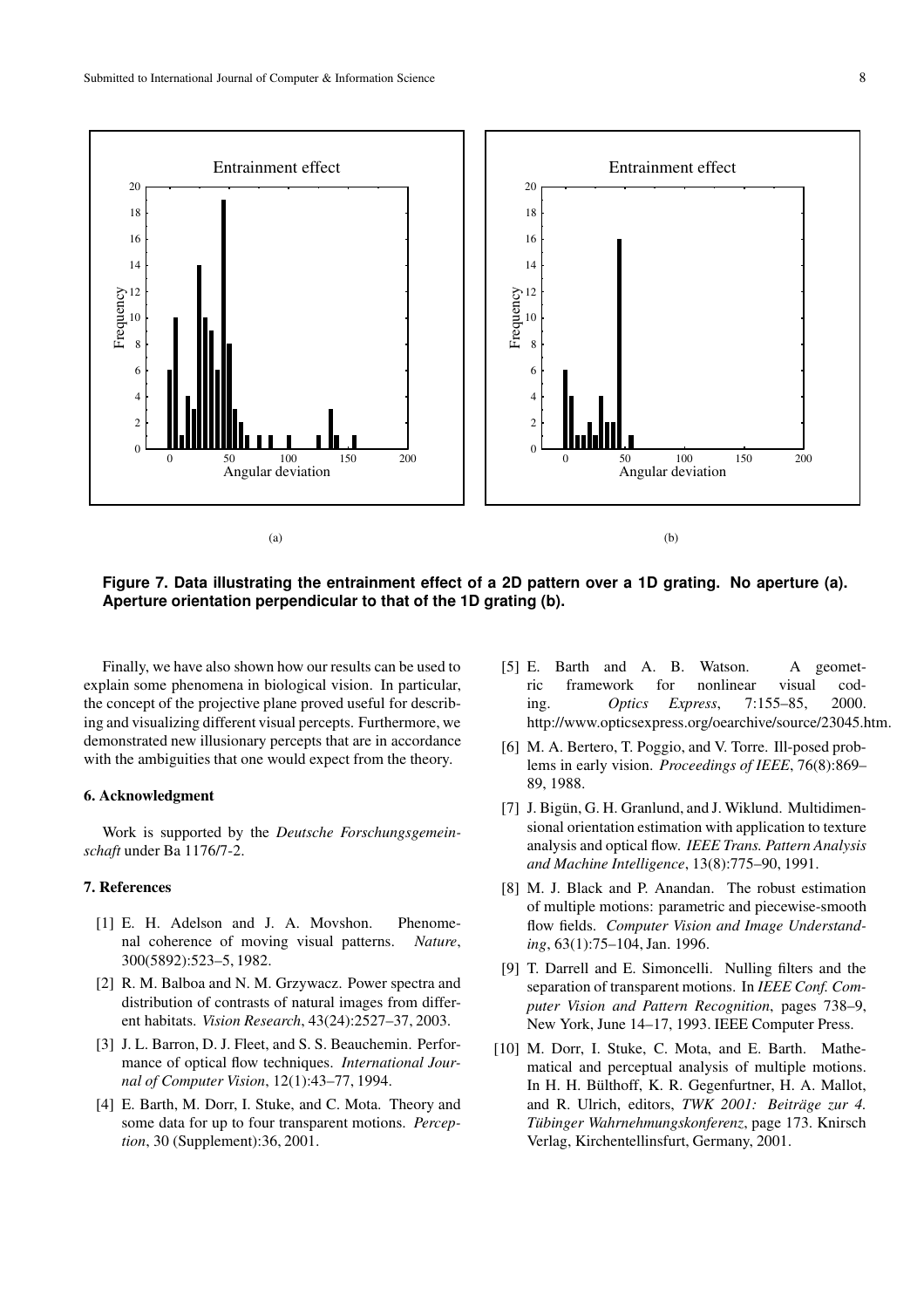

**Figure 8. Discrimination of multiple motions with** 1/f **patterns.**



**Figure 9. Discrimination of multiple motions with random-dot patterns.**

- [11] H. Haußecker and H. Spies. Motion. In B. Jähne, H. Haußecker, and P. Geißler, editors, *Handbook of Computer Vision and Applications*, volume 2, pages 309–96. Academic Press, 1999.
- [12] B. Horn and B. Schunck. Determining optical flow. *Artificial Intelligence*, 17(1–3):185–203, Aug. 1981.
- [13] M. Irani, B. Rousso, and S. Peleg. Computing occluding and transparent motions. *International Journal of Computer Vision*, 12(1):5–16, Feb. 1994.
- [14] K. Langley. Computational models of coherent and transparent plaid motion. *Vision Research*, 39:87–108, 1999.
- [15] B. Lucas and T. Kanade. An iterative image registration technique with an application to stereo vision. In *Proc. DARPA Image Understanding Workshop*, pages 121–30, 1981.
- [16] C. Mota, M. Dorr, I. Stuke, and E. Barth. Categorization of transparent-motion patterns using the projective plane. In W. Dosch and R. Y. Lee, editors, *Proc. ACIS*

*4th Int. Conf. Software Engineering, Artificial Intelligence, Networking and Parallel/Distributed Computing*, pages 633–9, Lübeck, Germany, Oct. 16–18, 2003.

- [17] C. Mota, M. Dorr, I. Stuke, and E. Barth. Analysis and synthesis of motion patterns using the projective plane. In *Human Vision and Electronic Imaging Conference. 16th Symposium on Electronic Imaging Science and Technology*, San Jose, CA, Jan. 19–22, 2004. To appear.
- [18] C. Mota, I. Stuke, and E. Barth. Analytic solutions for multiple motions. In *Proc. IEEE Int. Conf. Image Processing*, volume II, pages 917–20, Thessaloniki, Greece, Oct. 7–10, 2001. IEEE Signal Processing Soc.
- [19] J. A. Movshon, E. H. Adelson, M. S. Gizzi, and W. T. Newsome. The analysis of moving visual patterns. In C. Chagas, R. Gattas, and C. Gross, editors, *Study group on pattern recognition mechanisms*, volume 54, pages 117–151. Pontificiae Academiae Scientiarum Scripta Varia, Vatican City, 1985.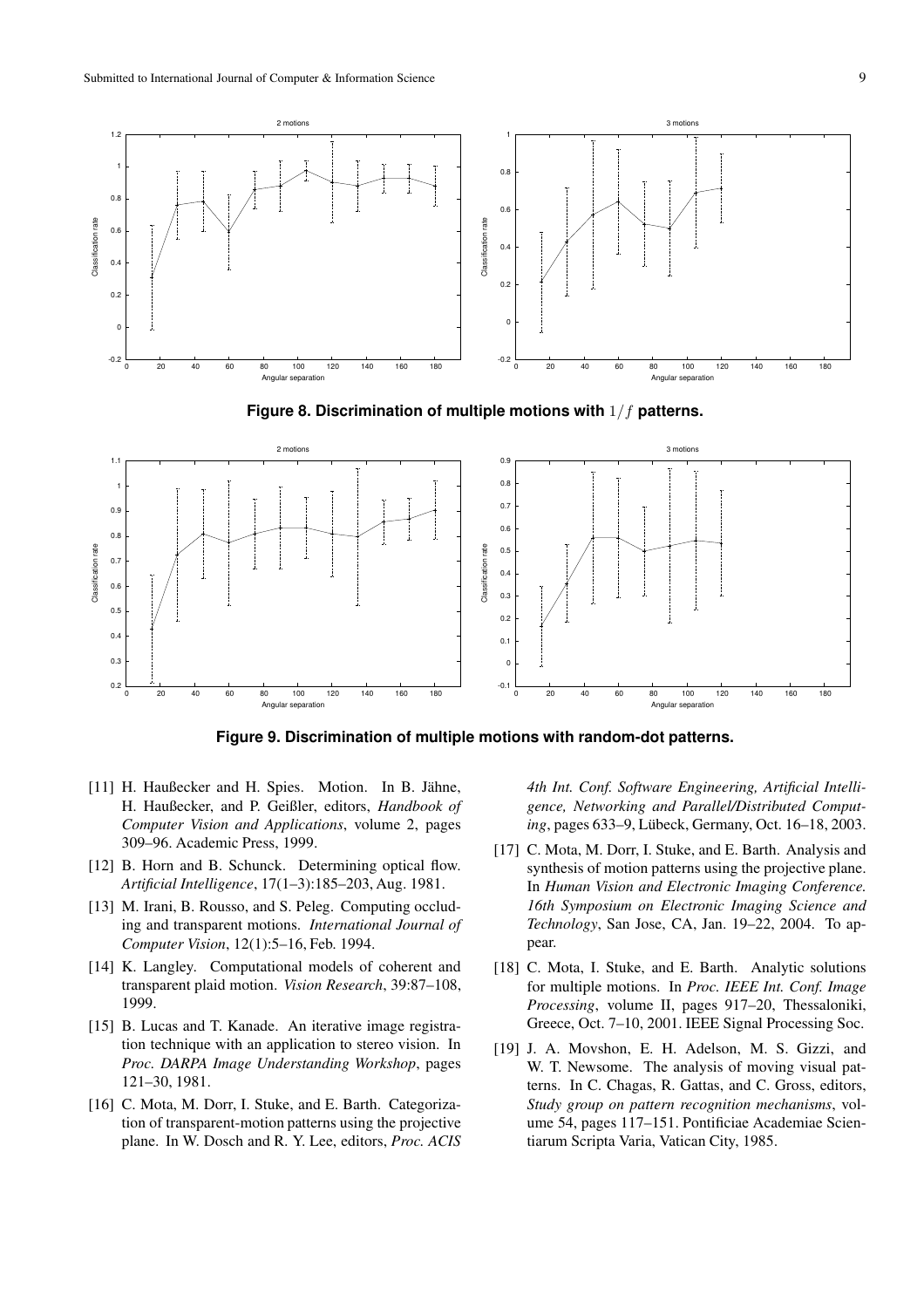

**Figure 10. Simulation results obtained for the same patterns as the experimental results shown in Fig. 9.**

- [20] J. B. Mulligan. Motion transparency is restricted to two planes. *Inv Ophth Vis Sci (suppl)*, 33:1049, 1992.
- [21] M. Shizawa and K. Mase. Simultaneous multiple optical flow estimation. In *IEEE Conf. Computer Vision and Pattern Recognition*, volume I, pages 274–8, Atlantic City, NJ, June 1990. IEEE Computer Press.
- [22] M. Shizawa and K. Mase. A unified computational theory for motion transparency and motion boundaries based on eigenenergy analysis. In *IEEE Conf. Computer Vision and Pattern Recognition*, pages 289–95, Maui, HI, June 1991. IEEE Computer Press.
- [23] I. Stuke, T. Aach, E. Barth, and C. Mota. Estimation of multiple motions using block-matching and markov random fields. In S. Panchanathan and B. Vasudev, editors, *Visual Communications and Image Processing 2004, IS&T/SPIE 16th Annual Symposium Electronic Imaging*, San Jose, California, Jan. 18–22, 2004. To appear.
- [24] I. Stuke, T. Aach, C. Mota, and E. Barth. Estimation of multiple motions: regularization and performance evaluation. In B. Vasudev, T. R. Hsing, A. G. Tescher, and T. Ebrahimi, editors, *Image and Video Communications and Processing 2003*, volume 5022 of *Proceedings of SPIE*, pages 75–86, May 2003.
- [25] D. Vernon. Decoupling Fourier components of dynamic image sequences: a theory of signal separation, image segmentation and optical flow estimation. In H. Burkhardt and B. Neumann, editors, *Computer Vision - ECCV'98*, volume 1407/II of *LNCS*, pages 68– 85. Springer Verlag, Jan. 1998.
- [26] S. Wuerger, R. Shapley, and N. Rubin. On the visually perceived direction of motion by Hans Wallach: 60 years later. *Perception*, 25:1317–67, 1996.
- [27] W. Yu, K. Daniilidis, S. Beauchemin, and G. Sommer. Detection and characterization of multiple motion points. In *IEEE Conf. Computer Vision and Pattern Recognition*, volume I, pages 171–7, Fort Collins, CO, June 23–25, 1999. IEEE Computer Press.
- [28] C. Zetzsche and E. Barth. Fundamental limits of linear filters in the visual processing of two-dimensional signals. *Vision Research*, 30:1111–7, 1990.

# A. The Null-Eigenvector of  $J_N$  and the Motion Vectors

The null-eigenvector of  $J_N$  represents N transparentmotion velocities if it is possible to solve the vectorial equation

$$
\boldsymbol{c}(\boldsymbol{v}_1,\ldots,\boldsymbol{v}_N)=\boldsymbol{s}_N\tag{17}
$$

for  $v_1, \ldots, v_N$ . In the case of two motions, this equation can be written in matrix form as

$$
S_2 = \frac{s_{tt}}{2} [(u_x, u_y, 1)^T (v_x, v_y, 1) + (v_x, v_y, 1)^T (u_x, u_y, 1)], \quad (18)
$$

where S is the matrix with entries  $s_{ij}$  if  $i = j$  and  $s_{ij}/2$  if  $i \neq j$ . Therefore,  $s_2$  represents two transparent motions if and only if

$$
\det \mathbf{S}_2 = 0
$$
  
\n
$$
\det \mathbf{S}_2^{11} + \det \mathbf{S}_2^{22} + \det \mathbf{S}_2^{22} < 0,
$$
\n
$$
s_{tt} \neq 0
$$
\n(19)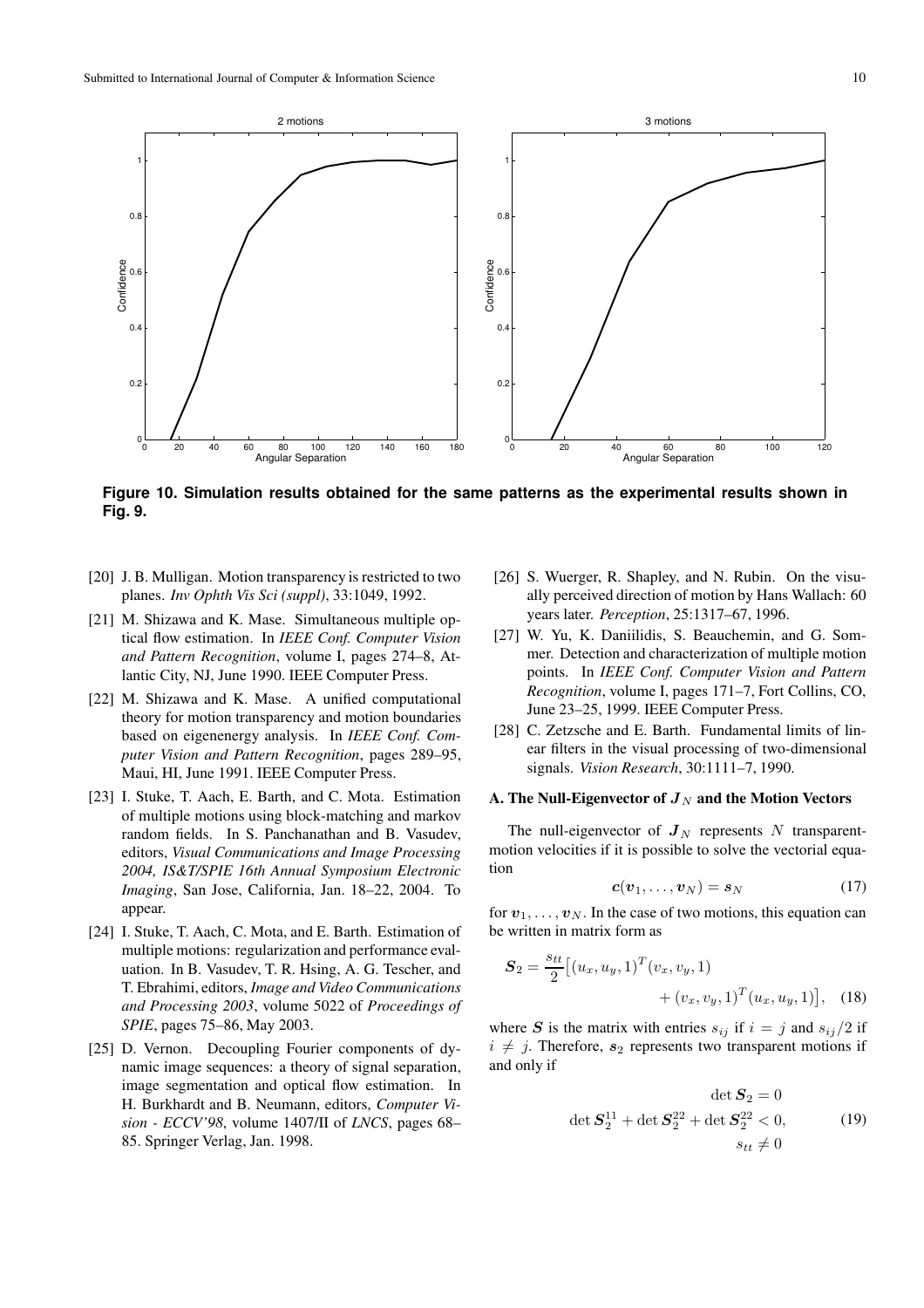where  $\det S^{jj}$  are the diagonal minors of  $S$ , e.g.,  $\det S^{33} =$  $s_{xx}s_{yy} - s_{xy}^2/4$ . Eq. (18) can be easily extended to more than two motions but we could not find any expressions for the resulting  $S_N$  analogous to those in Eq. (19). Nevertheless, it has been shown in [18] that the solutions of Eq. (17) can be expressed as the roots of a complex polynomial whose coefficients are explicitly given in terms of  $s_n$ . If  $v_1^c, \ldots, v_N^c$ are the roots of this polynomial, a necessary and sufficient condition for  $s_N$  to represent transparent-motion vectors is therefore

$$
\mathbf{s}_N = \mathbf{c}(\mathbf{v}_1^{\mathrm{c}}, \dots, \mathbf{v}_N^{\mathrm{c}}). \tag{20}
$$

### **B. The Projective Plane**

The projective plane is the set of all directions in the three-dimensional Euclidean space. These directions (the points of the projective plane) can be represented by homogeneous coordinates  $[x, y, z]$ . A pair of homogeneous coordinates  $[x, y, z]$ ,  $[x', y', z']$  represents the same point if and only if  $(x, y, z) = \lambda(x', y', z')$  for some non-zero factor  $\lambda$ . A point with coordinates  $[x, y, 0]$  is called an *ideal point* and the set of ideal points is called the *ideal line.*

A point  $(x, y)$  in a Euclidean plane corresponds naturally to a projective point by the identification  $(x, y) = [x, y, 1]$ . Therefore, we can think of the projective plane as the union of the plane  $z = 1$  and the ideal line.

## **Relevant Properties of the Projective Plane**

Below we summarize the properties of the projective plane that are useful for our analysis of moving patterns:

- Dimension reduction: lines and points of the projective plane correspond to planes and lines through the origin of the three-dimensional space respectively;
- Duality: each line  $\ell$  of the projective plane is associated to a dual point  $V$  by the corresponding orthogonality of planes and lines in the three-dimensional Euclidean space and vice-versa;
- No parallelism: any two lines of the projective plane do intersect;
- Two projective lines intersect at an ideal point if and only if their dual points and  $e_t$  are aligned.

# **C.** The Rank of  $J_N$

From the discussion in Section 3, we have seen that the set of admissible velocities of a moving layer  $g$  is the dual space to the support of  $P_G$ . This dual set is called the *phase space* for the velocities of  $q$ . In what follows, we will suppose that no pair of layers forming f moves with collinear velocities and none of the layers is static. This means that the lines supporting two non-degenerated Dirac lines always intercept at a finite (non-ideal) point.



**Figure 11. Admissible velocities of overlaidmotions patterns in the projective plane: (a) two overlaid 1D patterns,** U **is the coherent velocity,**  $c(u, u)$ ,  $c(u, v)$ ,  $c(u, w)$ ,  $c(v, w)$  are independent null-eigenvectors of  $J_2$ ; (b) same **for one 1D pattern and two 2D patterns,**  $c(u, v, w)$  and  $c(u, v, \tilde{w})$  are independent null**eigenvectors of** J3**.**

The mixed-motion parameters vectors  $c_N = c(v_1, \ldots,$  $v_N$ ) can be interpreted as elements of the space of symmetric N-tensors (here denoted by  $S_N$ ). Therefore, if  $\beta = \{U, V, W\}$  is a basis for the three-dimensional Euclidean space, the set  $\{c(v_1, \ldots, v_N) : V_n \in \beta, \}$ for  $n = 1, ..., N$  is a basis for  $S_N$ . For example,  ${c(u, u), c(u, v), c(u, w), c(v, v), c(v, w), c(w, w)}$  is a basis for  $S_2$ . We will use this relationship between basis of  $\mathbb{R}^3$  and  $\mathcal{S}_N$  to construct a maximal number of elements in the kernel of  $J_2$  and  $J_3$ . By 'kernel of  $J_N$ ' we denote the set of vectors that correspond to the zero eigenvalues of  $J_N$ .

### **The Rank of**  $J_2$

For two moving layers, the non-trivial possibilities for the phase space of the velocities are a {line,line}, {point, line}, {point, point}.

**line, line:** Choose a basis  $\beta = \{U, V, W\}$  of  $\mathbb{R}^3$  such that  $U$  is the intersection of the two lines, and  $V$  and  $W$  belong to each of these lines, see Fig. 11(a). Now it is clear that  $c(u, u)$ ,  $c(u, v)$ ,  $c(u, w)$  and  $c(v, w)$  are elements in the kernel of  $J_2$ . Since these vectors are linearly independent, we can conclude that rank $(\mathbf{J}_2) \leq 2$ .

**line, point:** Choose  $U$  as the point and  $V$ ,  $W$  in the line. The vectors  $c(u, v)$ ,  $c(u, w)$  are null-eigenvectors of  $J_2$  and therefore rank $(J_2) \leq 4$ .

**point, point:** Choose  $U, V$  as the two points and  $W$  freely. The only element in the kernel of  $J_2$  is  $c(u, v)$ , therefore rank $(J_2)$  < 5.

We found the above bounds to the rank( $J_2$ ) given two moving patterns. Since it is possible to reach these bounds,